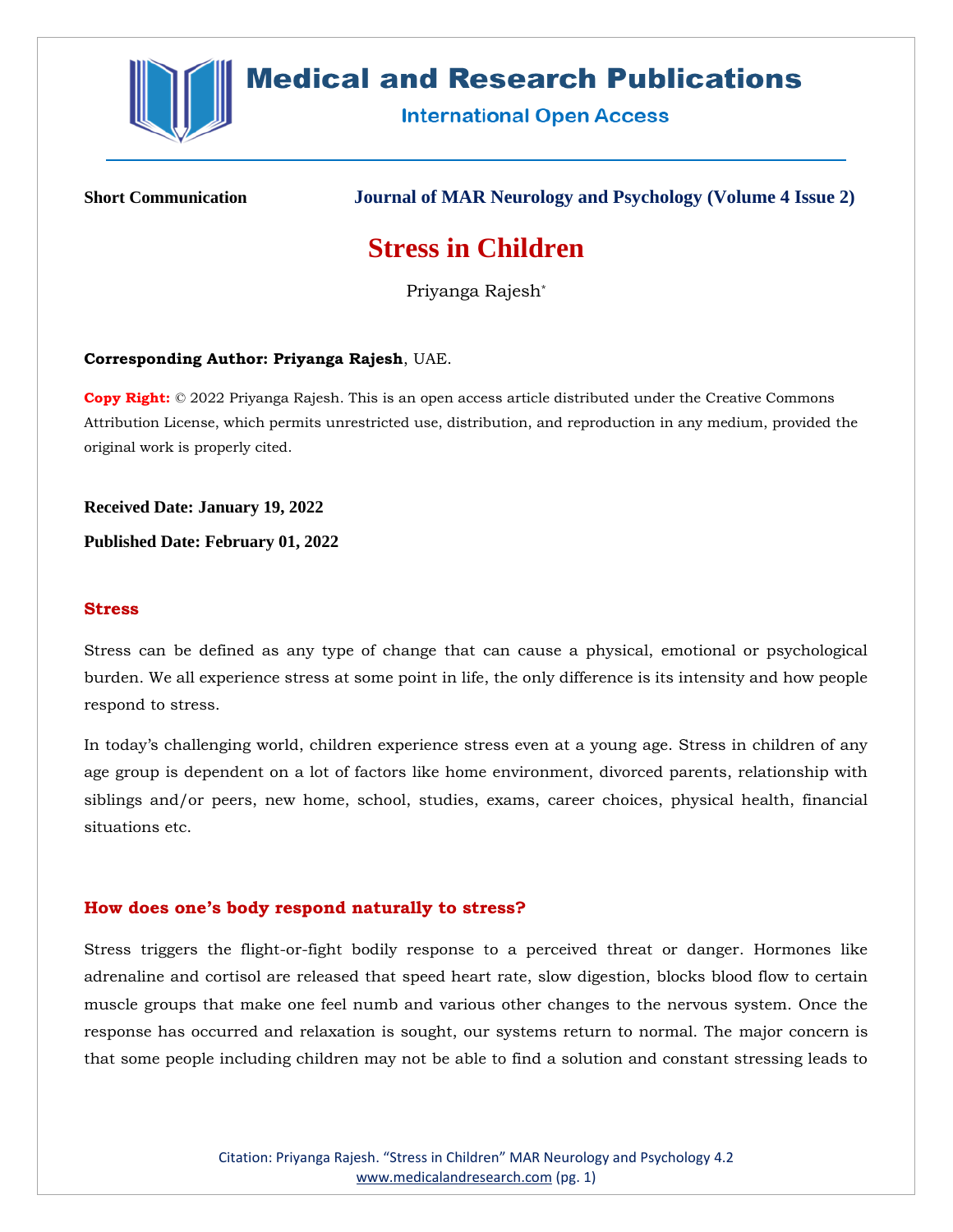#### **Journal of MAR Neurology and Psychology (Volume 4 Issue 2)**

the individual choosing temporary relief; mostly negative habits that later damage the whole system aggravating the existing issues.

#### **What to look out for?**

There can be short-term or long-term stress but the most dangerous is chronic stress which has a major negative impact. There is no age bar to when anyone can feel stressed. Children of young age also experience stress. Young children might not be able to express what they feel in words but this may be evident in their actions or behavior. Some children may become too sensitive all of a sudden, cry without reason, crave attention by either excessive snuggling, or even display violent or strange behavior. Most of the time, such behavior is easily termed as "He/she is not in the mood". It may also be a simple request of just being with them or playing with them. This is when parents need to be extra cautious, look out for any other signs and rule out stress in their children.

A major barrier, also supported by APA's research, for children who suffer from stress that may negatively impact one's physical and /or mental health is the gap between parents and their children. With everyday challenges and other environmental factors, today's nuclear families stand further divided where every member in the house is disconnected from each other. They hardly find time to speak, share or discuss their day. Most of the time parents are unaware of the fact that their children are stressed. While young children worry about home and school work mostly, a 2018 APA survey found that young people aged 15 to 21 years — Generation  $Z$  — experience stress around social issues reported in the news that includes violence, suicide, harassment, etc.

Other behaviors to look out for are when your child becomes irresponsible all of a sudden, makes lame excuses, procrastinates work more than usual, changes in eating and sleeping patterns and/or even falls sick regularly.

#### **Are there different types?**

If one experiences stress that motivates them to be better, work harder or perform well, then it is positive stress or eustress. Some examples are the first day at school, healthy race to finish point, meeting with a new teacher, etc. Such stress leads to healthy development. So, don't worry!

Tolerable stress is something that activates the body to respond a bit more than a positive stress response. It is time-limited since it may be easily nullified with the change of situation, comforting words, or even a hug. Examples include a minor car accident, being admitted to the hospital for an injury. Can ask for help!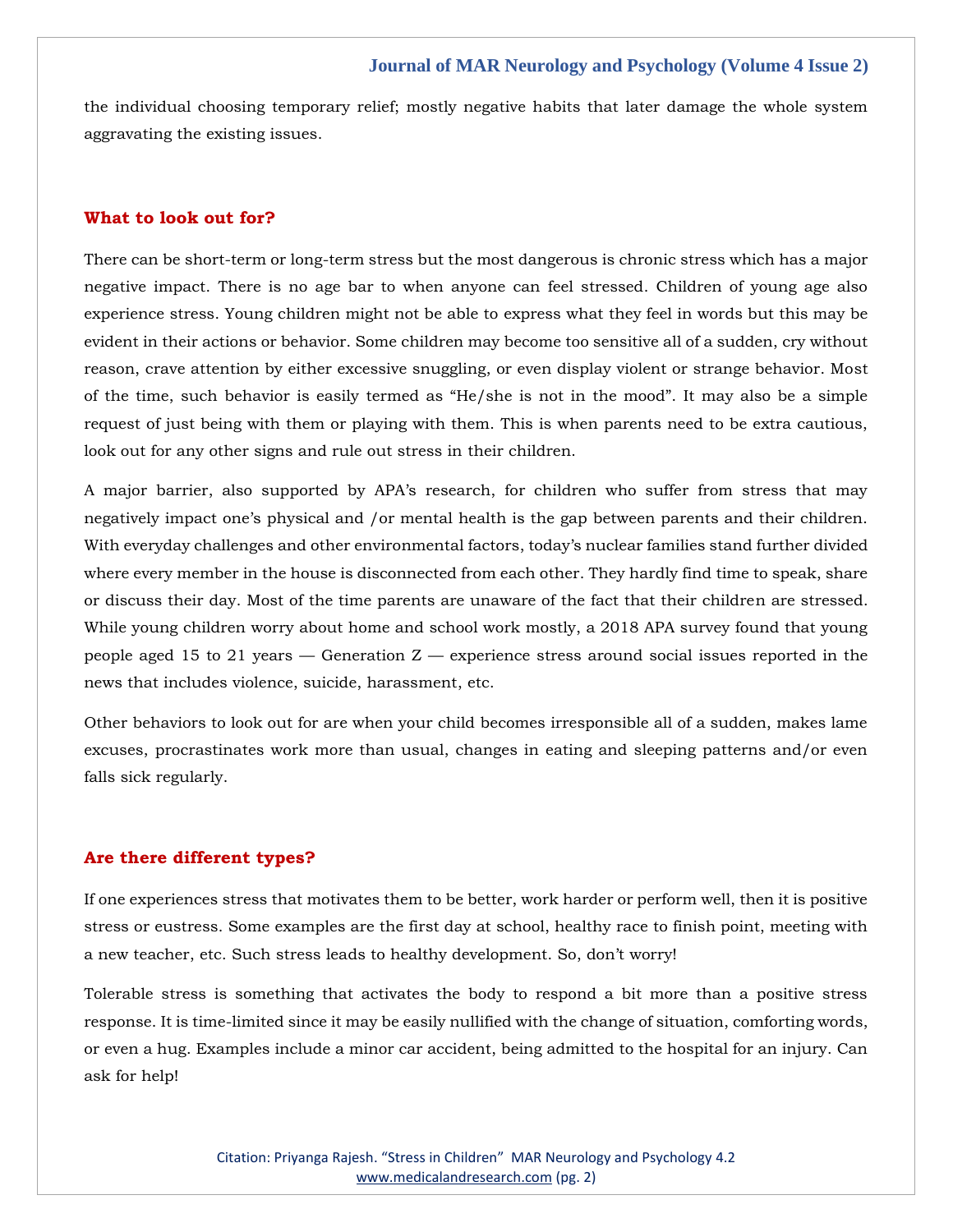### **Journal of MAR Neurology and Psychology (Volume 4 Issue 2)**

Chronic or toxic stress stems from traumatic experiences. It is prolonged, frequent and can result in negative impairment that may seep into adult years. Examples include physical or emotional abuse, chronic neglect, etc. Toxic stress can lead to one experiencing an anxiety disorder, impaired memory or even mood disorders. Toxic stress responses can also include changes in gene expression, i.e., genes in your DNA are turned on or off. Be cautious, must take help!

#### **How to manage at home?**

- It is always good to set up a routine when young. It helps children follow through and become responsible.
- Make ways to spend qualitative time with children as part of the daily routine. It could be a simple chat to talk about how the day was. Remember, no electronic devices need to interrupt this conversation.
- Once children grow older, the adults can make sure they are giving children space while being included.
- When children open up about their worries, adults must make sure to not dictate what to do, instead discuss possible means of solving, guiding and lessening the worries probably by speaking about their experiences thereby children relate to it.
- Stressful situations and bodily responses are always unpredictable. Adults must make sure they are calm before they speak or discuss with their children.
- Practice self-care to be role models. Most importantly as adults, make sure to have "ME time". For example, if you mean to help the young ones, do what you enjoy best and be relaxed. This helps in being empathetic and not just sympathetic with children.
- Positive coping strategies include exercising, meditation, spending time with friends or loved ones, practicing positive self-talk, following a routine and preparing a checklist when necessary, maintaining a journal and being sure to reward oneself even if it's a small accomplishment.
- Make sure to get good enough sleep one way is to limit screen time before bed.
- Take long walks, go for a picnic or cycle together– spend time with nature  $-$  it is a natural destress.

#### **Seek further help**

Believe everything can be managed and succeeded, always be willing to ask for help from a professional who can guide you better.